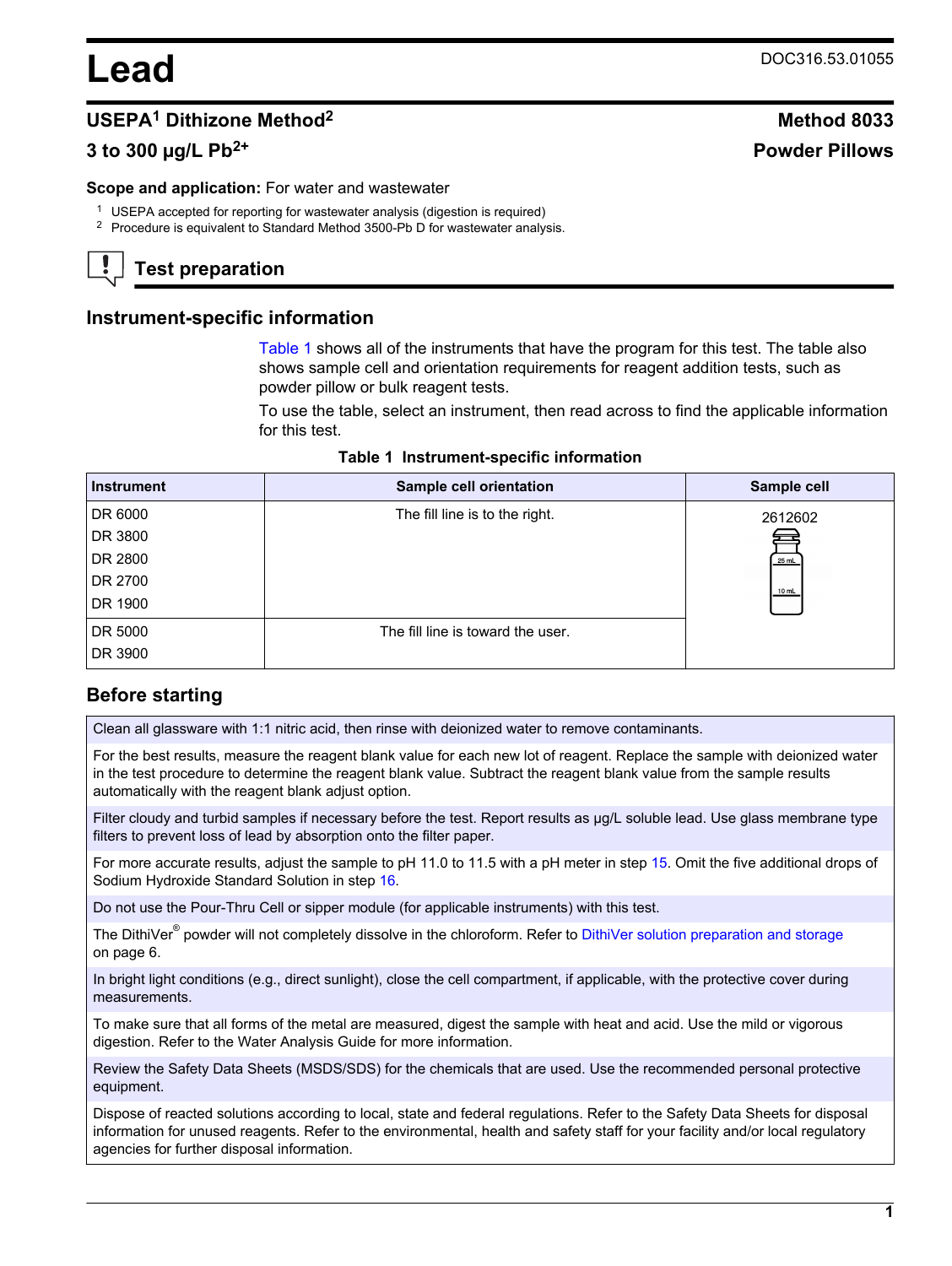# **Items to collect**

| <b>Description</b>                                                                                                                    | Quantity       |
|---------------------------------------------------------------------------------------------------------------------------------------|----------------|
| Buffer Powder Pillows, citrate                                                                                                        | 1              |
| Chloroform, ACS                                                                                                                       | 50 mL          |
| DithiVer Metals Reagent Powder Pillows                                                                                                |                |
| Potassium Cyanide                                                                                                                     | 2g             |
| Sodium Hydroxide Standard Solution, 5.0 N                                                                                             | varies         |
| Cotton balls, absorbent                                                                                                               |                |
| Clippers for plastic pillows                                                                                                          |                |
| Cylinder, graduated, 5-mL                                                                                                             |                |
| Mixing cylinder, graduated, 50-mL, with glass stopper                                                                                 |                |
| Cylinder, graduated, 50-mL                                                                                                            |                |
| Cylinder, graduated, 250-mL                                                                                                           |                |
| Funnel, separatory, 500-mL                                                                                                            |                |
| Spoon, measuring, 1.0-g                                                                                                               |                |
| Support ring (4-inch) and Stand (5 x 8-inch base)                                                                                     |                |
| Sample cells (For information about sample cells, adapters or light shields, refer to Instrument-<br>specific information on page 1.) | $\overline{2}$ |

Refer to [Consumables and replacement items](#page-6-0) on page 7 for order information.

# **Sample collection and storage**

- Collect samples in clean glass or plastic bottles that have been cleaned with  $6 \text{ N } (1:1)$ hydrochloric acid and rinsed with deionized water.
- To preserve samples for later analysis, adjust the sample pH to less than 2 with concentrated nitric acid (approximately 2 mL per liter). No acid addition is necessary if the sample is tested immediately.
- Keep the preserved samples at room temperature for a maximum of 6 months.
- Before analysis, adjust the pH to 2.5 with 5 N sodium hydroxide solution.
- Correct the test result for the dilution caused by the volume additions.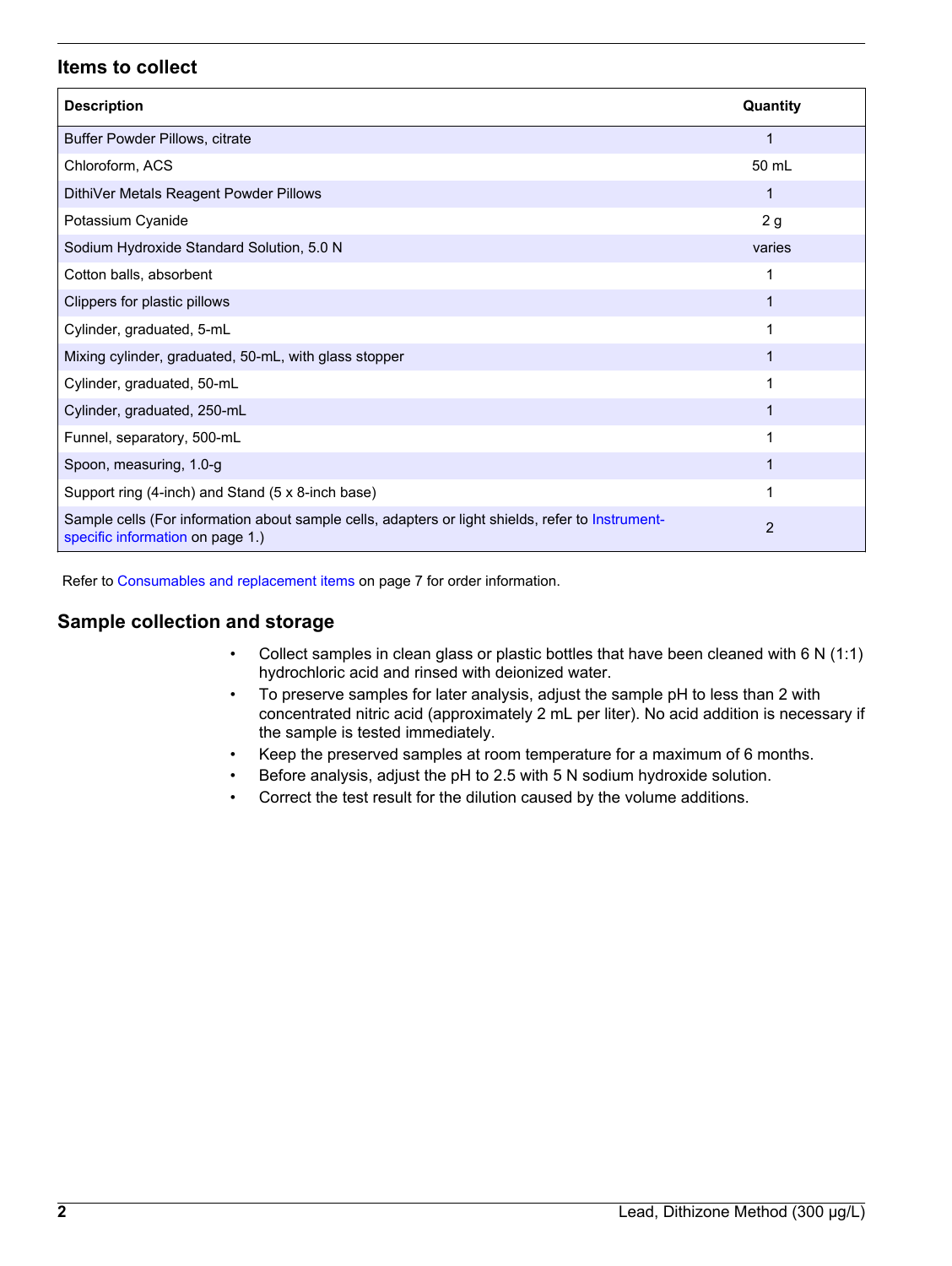# **Test procedure**

<span id="page-2-0"></span>

**1.** Start program **280 Lead, Dithizone**. For information about sample cells, adapters or light shields, refer to [Instrument-specific](#page-0-1) [information](#page-0-1) on page 1.

*Note: Although the program name can be different between instruments, the program number does not change.*



**2.** Fill a 250-mL graduated cylinder to the 250-mL mark with sample.



**3.** Pour the sample into a 500-mL separatory funnel.



**4.** Add the contents of one Buffer Powder Pillow, citrate type.



**5.** Put the stopper on the funnel. Shake to dissolve.



**6. Prepare the DithiVer solution:** Add 50 mL of chloroform to a 50-mL mixing cylinder.



**7.** Add the contents of one DithiVer Metals Reagent Powder Pillow.



**8.** Put the stopper on the mixing cylinder. Invert the mixing cylinder several times to mix.



**9.** Measure 30 mL of the prepared DithiVer solution with a second graduated cylinder.



**10.** Add 30 mL of the DithiVer solution to the 500-mL separatory funnel.



**11.** Put the stopper on the funnel and invert to mix. Invert the funnel and open the stopcock to vent. Close the stopcock.



**12.** Add 5 mL of 5.0 N Sodium Hydroxide Solution to the funnel.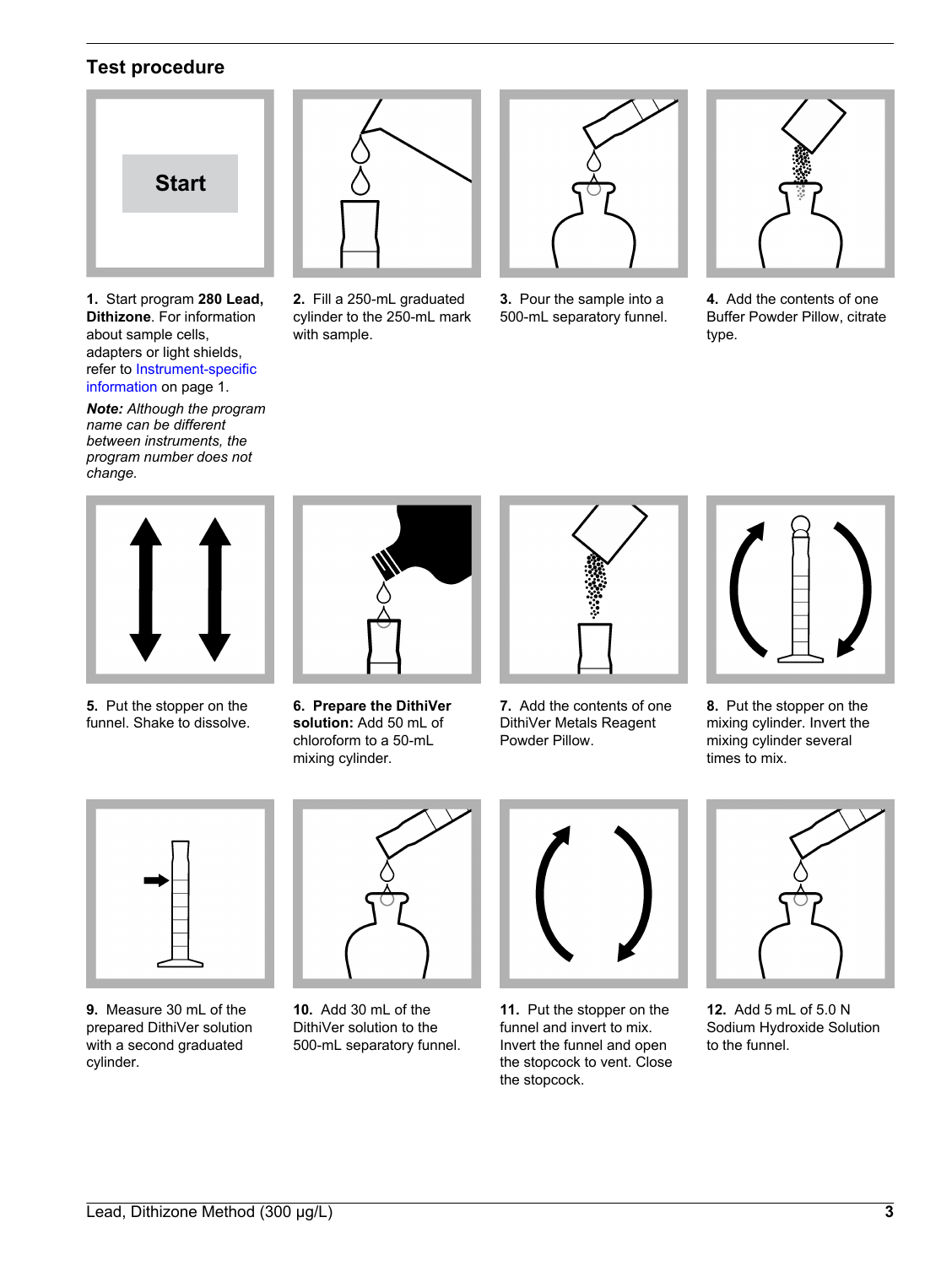

**13.** Put the stopper on the funnel and invert to mix. Invert the funnel and open the stopcock to vent.



**14.** Close the stopcock. Shake the funnel once or twice. Invert the funnel and open the stopcock to vent. If the solution is orange after shaking, the pH is too high. Add a few drops of 5.25 N Sulfuric Acid. The color should become blue-green. As an alternative, to prevent higher blanks, start the procedure again with a new sample and use less sodium hydroxide in step 12.



**15.** Add 3 drops of 5.0 N Sodium Hydroxide Standard Solution. Put the stopper on the funnel and shake to mix. Continue to add 3 drops and shake until the solution is orange. Large amounts of zinc cause the color change at the end point to be indistinct.



**16.** Add 5 more drops of 5.0 N Sodium Hydroxide Standard Solution. A pink color in the bottom (chloroform) layer in this step does not necessarily indicate that lead is in the sample. Only after potassium cyanide is added in the next step does a pink color confirm the presence of lead.



**17.** Add two heaping 1.0-g scoops of potassium cyanide to the funnel.



**18.** Put the stopper on the funnel. Shake vigorously until the powder is dissolved (approximately 15 seconds). 01:00

**19.** Wait 1 minute for the layers to separate. The bottom (chloroform) layer will be pink if lead is in the sample.



**20. Prepare the sample:**

Put a cotton plug the size of a pea into the funnel delivery tube. Slowly drain the bottom (chloroform) layer into a dry 25-mL sample cell. Put the stopper on the sample cell. The lead-dithizone complex is stable for a minimum of 30 minutes if the sample cell is closed tightly and kept out of direct sunlight.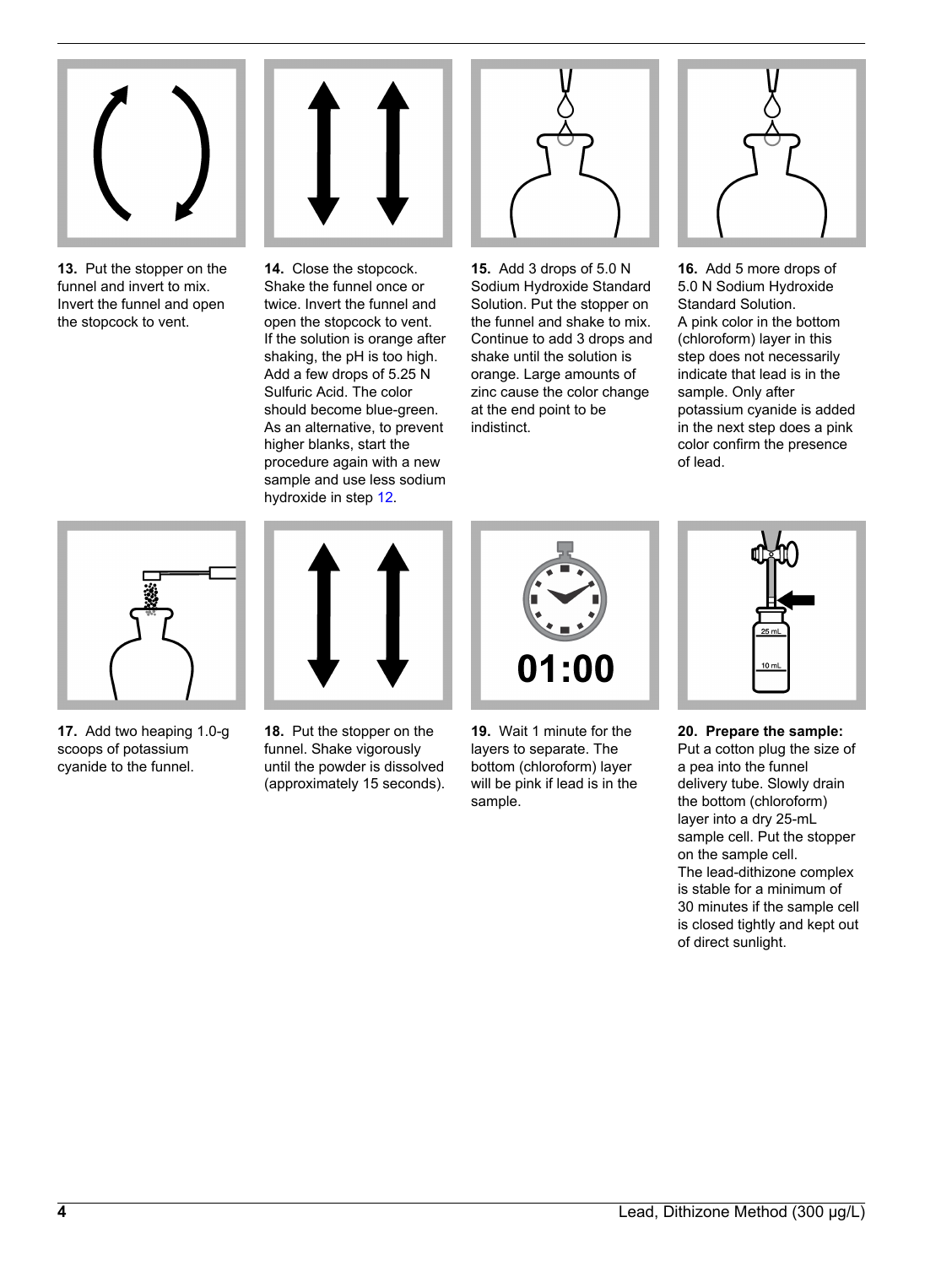

**21. Prepare the blank:** Fill a dry sample cell with 10 mL of chloroform. Put the stopper on the sample cell.



**22.** Clean the blank sample cell.



**23.** Insert the blank into the cell holder.



**24.** Push **ZERO**. The display shows 0  $\mu$ g/L Pb<sup>2+</sup>.

<span id="page-4-0"></span>

**25.** Clean the prepared sample cell.

**26.** Insert the prepared sample into the cell holder.



**27.** Push **READ**. Results show in  $\mu$ g/L Pb<sup>2+</sup>.

# **Interferences**

Use the steps that follow to remove the interferences that are shown in [Table 2.](#page-4-0) [Table 3](#page-5-1) shows the substances that do not interfere.

- **1.** Complete steps 2–8 of the test procedure.
- **2.** Measure approximately 5 mL of the DithiVer solution into the separatory funnel.
- **3.** Stopper the funnel, invert and open the stopcock to vent.
- **4.** Close the stopcock and shake the solution vigorously for 15 seconds.
- **5.** Do not move the funnel until the layers separate (approximately 30 seconds). A yellow, red or bronze color in the bottom (chloroform) layer confirms the presence of interfering metals.
- **6.** Draw off and collect the bottom (chloroform) layer for proper disposal.
- **7.** Do the extraction with fresh 5 mL portions of prepared dithizone solution again. Collect the bottom layer each time in applicable waste collection vessels until the bottom layer develops a pure dark green color for three successive extracts. These extractions remove only a very small amount of lead from the sample.
- **8.** Extract the solution with 2- or 3-mL portions of pure chloroform to remove any dithizone solution that remains. Collect the bottom layer each time for correct disposal. Continue the procedure, but use 28.5 mL of prepared dithizone solution instead of the 30 mL in step 9 of the procedure.

#### **Table 2 Interfering substances**

| Interfering substance                        | Interference level |
|----------------------------------------------|--------------------|
| Highly buffered samples or extreme sample pH | l All levels       |
| Bismuth                                      | All levels         |
| Copper                                       | l All levels       |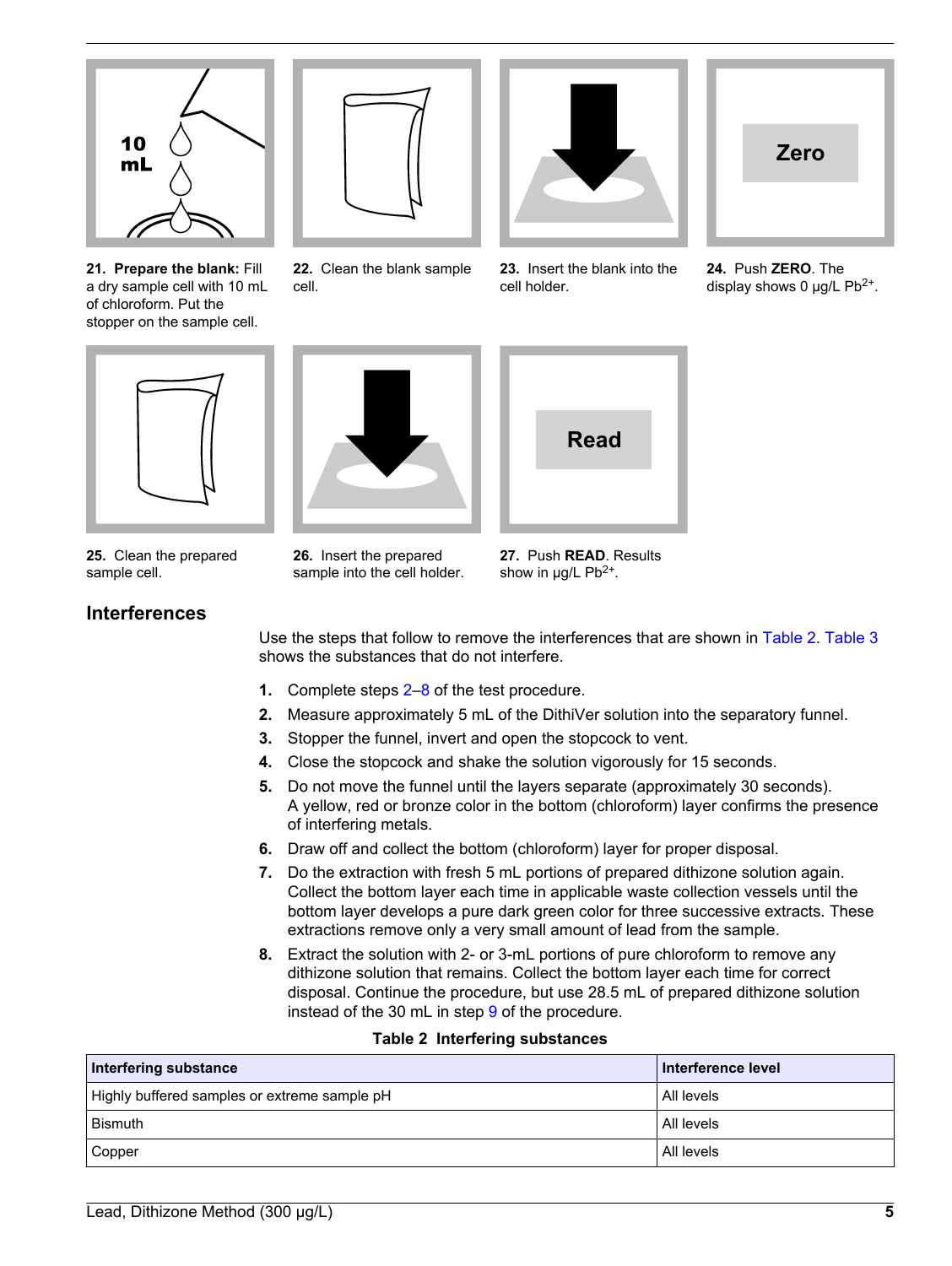#### **Table 2 Interfering substances (continued)**

| Interfering substance | Interference level |  |
|-----------------------|--------------------|--|
| Mercury               | All levels         |  |
| Silver                | All levels         |  |
| Tin                   | All levels         |  |

#### **Table 3 Substances that do not interfere**

<span id="page-5-1"></span><span id="page-5-0"></span>

| Non-interfering substance | Non-interfering substance |
|---------------------------|---------------------------|
| <b>Aluminum</b>           | Iron                      |
| Antimony                  | Magnesium                 |
| Arsenic                   | Manganese                 |
| Calcium                   | Nickel                    |
| Chromium                  | Tin                       |
| Cobalt                    | Zinc                      |

# **DithiVer solution preparation and storage**

- Keep DithiVer Powder Pillows away from heat.
- To prepare large quantities of this solution, add the contents of 10 DithiVer Metals Reagent Powder Pillows to a 500-mL bottle of chloroform and invert several times until well mixed (powder may not dissolve completely).
- Keep dithizone solution in an amber glass bottle for storage. This solution is stable for 24 hours.

# **Accuracy check**

#### **Standard additions method (sample spike)**

Use the standard additions method (for applicable instruments) to validate the test procedure, reagents and instrument and to find if there is an interference in the sample. Items to collect:

- 50-mg/L (50,000 µg/L) Lead Voluette Ampule Standard
- Ampule breaker
- TenSette Pipet and pipet tips
- **1.** Use the test procedure to measure the concentration of the sample, then keep the (unspiked) sample in the instrument.
- **2.** Go to the Standard Additions option in the instrument menu.
- **3.** Select the values for standard concentration, sample volume and spike volumes.
- **4.** Open the standard solution.
- **5.** Prepare three spiked samples: use the TenSette pipet to add 0.1 mL, 0.2 mL and 0.3 mL of the standard solution, respectively, to three 250-mL portions of fresh sample. Mix well.
- **6.** Use the test procedure to measure the concentration of each of the spiked samples. Start with the smallest sample spike. Measure each of the spiked samples in the instrument.
- **7.** Select **Graph** to compare the expected results to the actual results.

*Note: If the actual results are significantly different from the expected results, make sure that the sample volumes and sample spikes are measured accurately. The sample volumes and sample spikes that are used should agree with the selections in the standard additions menu. If the results are not within acceptable limits, the sample may contain an interference.*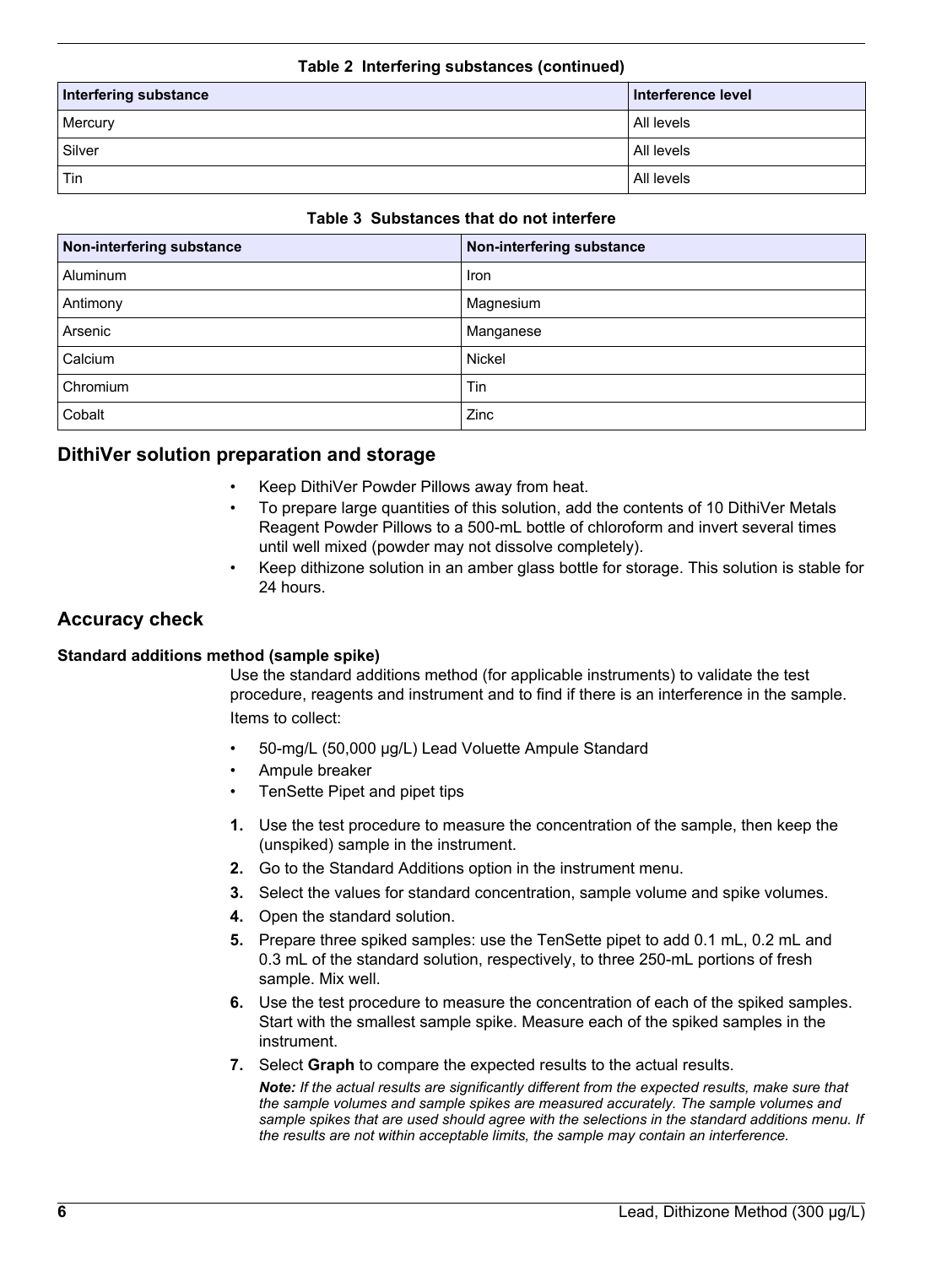#### **Standard solution method**

Use the standard solution method to validate the test procedure, the reagents and the instrument.

Items to collect:

- 100-mg/L Lead Standard Solution
- 100-mL volumetric flask, Class A
- 10-mL volumetric pipet, Class A and pipet filler safety bulb
- Deionized water
- **1.** Prepare a 10-mg/L Lead Stock Solution as follows:
	- **a.** Use a pipet to add 10.00 mL of Lead Standard, 100-mg/L, into a 100-mL volumetric flask.
	- **b.** Dilute to the mark with deionized water. Mix well.
- **2.** Prepare a 200-µg/L Lead Standard Solution as follows:
	- **a.** Use a graduated cylinder to measure 245 mL of deionized water into the 500 mL separatory funnel (step [3](#page-2-0) on page 3 of the procedure). Use a pipet to add 5.00 mL of the 10.0-mg/L Lead Standard Solution into the funnel.
- **3.** Use the test procedure to measure the concentration of the prepared standard solution.
- **4.** Compare the expected result to the actual result.

*Note: The factory calibration can be adjusted slightly with the standard adjust option so that the instrument shows the expected value of the standard solution. The adjusted calibration is then used for all test results. This adjustment can increase the test accuracy when there are slight variations in the reagents or instruments.*

### **Method performance**

The method performance data that follows was derived from laboratory tests that were measured on a spectrophotometer during ideal test conditions. Users can get different results under different test conditions.

| <b>Program</b> | <b>Standard</b> | Precision (95% confidence interval) | <b>Sensitivity</b><br>Concentration change per 0.010 Abs change |
|----------------|-----------------|-------------------------------------|-----------------------------------------------------------------|
| 280            | 150 μg/L Pb     | 140-160 µg/L Pb                     | $2.3 \mu g/L$                                                   |

# **Summary of Method**

The dithizone method measures lead in water and wastewater. The DithiVer Metals Reagent is a stable powder form of dithizone. Lead ions in basic solution react with dithizone to form a pink to red lead-dithizonate complex, which is extracted with chloroform. The measurement wavelength is 515 nm.

# **Consumables and replacement items**

#### **Required reagents**

<span id="page-6-0"></span>

| <b>Description</b>                        | <b>Quantity/test</b> | Unit              | Item no. |
|-------------------------------------------|----------------------|-------------------|----------|
| Lead Reagent Set, includes:               |                      | $100$ /pkg        | 2243100  |
| <b>Buffer Powder Pillows, citrate</b>     |                      | $100$ /p $kg$     | 1420299  |
| Chloroform, ACS                           | 40 mL $(2x)$         | 4L                | 1445817  |
| DithiVer Metals Reagent Powder Pillows    |                      | $100$ /p $kg$     | 1261699  |
| Potassium Cyanide                         | 2 g (2x)             | 125q              | 76714    |
| Sodium Hydroxide Standard Solution, 5.0 N | 5 mL                 | $1000 \text{ ml}$ | 245053   |
| Sodium Hydroxide Standard Solution, 5.0 N | varies $(2x)$        | 50 mL SCDB        | 245026   |